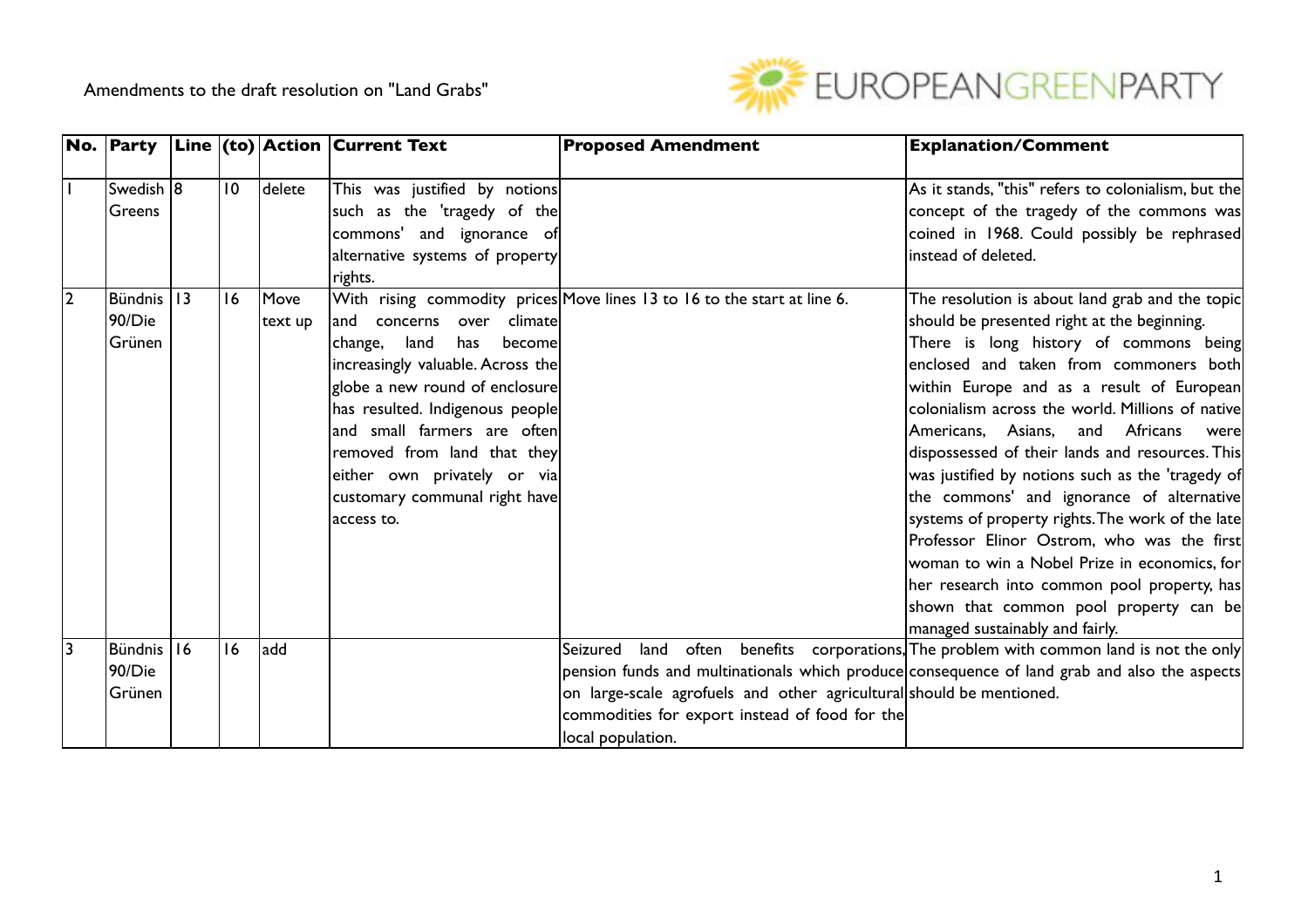

| $\overline{4}$ | Bündnis   18 |              | 9  | replace  |                            |     |       |                                         |                                                                   |  | The European Green Party The European Green Party opposes such land "Should" is too soft. Corporations and pension |                                                   |  |  |
|----------------|--------------|--------------|----|----------|----------------------------|-----|-------|-----------------------------------------|-------------------------------------------------------------------|--|--------------------------------------------------------------------------------------------------------------------|---------------------------------------------------|--|--|
|                | 90/Die       |              |    | (delete) | should                     |     |       |                                         |                                                                   |  | oppose such land grabs. Land grabs are a serious threat to food funds are put above.                               |                                                   |  |  |
|                | Grünen       |              |    |          | grabs,                     |     | often |                                         | for sovereignty and increase inequality.                          |  |                                                                                                                    |                                                   |  |  |
|                |              |              |    |          |                            |     |       | corporations and pension                |                                                                   |  |                                                                                                                    |                                                   |  |  |
|                |              |              |    |          |                            |     |       | <b>funds</b> . Land grabs are a serious |                                                                   |  |                                                                                                                    |                                                   |  |  |
|                |              |              |    |          |                            |     |       | threat to food sovereignty and          |                                                                   |  |                                                                                                                    |                                                   |  |  |
|                |              |              |    |          | increase inequality.       |     |       |                                         |                                                                   |  |                                                                                                                    |                                                   |  |  |
|                |              |              |    |          |                            |     |       |                                         |                                                                   |  |                                                                                                                    |                                                   |  |  |
| $\overline{5}$ | <b>EELV</b>  | 18           |    | add      |                            |     |       | often for corporations                  |                                                                   |  | and often for corporations, sovereign and pension Sovereign funds have the same effect as the two                  |                                                   |  |  |
|                | France       |              |    |          | pension funds              |     |       |                                         | <b>funds</b>                                                      |  |                                                                                                                    | other bodies mentioned                            |  |  |
| $\overline{6}$ | Groen-       | $ 9\rangle$  |    | replace  | "food sovereignty"         |     |       |                                         | "local food security and global food justice"                     |  |                                                                                                                    | Fair trade, as opposed to exploitative practices  |  |  |
|                | Links        |              |    |          |                            |     |       |                                         |                                                                   |  |                                                                                                                    | such as land grabbing, can create income and      |  |  |
|                |              |              |    |          |                            |     |       |                                         |                                                                   |  |                                                                                                                    | jobs in developing countries. The importance of   |  |  |
|                |              |              |    |          |                            |     |       |                                         |                                                                   |  |                                                                                                                    | fair trade, also for food-importing developing    |  |  |
|                |              |              |    |          |                            |     |       |                                         |                                                                   |  |                                                                                                                    | countries, is better reflected by the terms 'food |  |  |
|                |              |              |    |          |                            |     |       |                                         |                                                                   |  |                                                                                                                    | security' and 'food justice'.                     |  |  |
| $\overline{7}$ | <b>LMP</b>   | 9            |    | add      |                            |     |       |                                         |                                                                   |  | EGP should declare that land can not be treated                                                                    |                                                   |  |  |
|                | Hungary      |              |    |          |                            |     |       |                                         |                                                                   |  | according to the Free Movement of Capital                                                                          |                                                   |  |  |
|                |              |              |    |          |                            |     |       |                                         |                                                                   |  | principle. In case of land-market free market                                                                      |                                                   |  |  |
|                |              |              |    |          |                            |     |       |                                         |                                                                   |  | mechanisms should always be overruled by the                                                                       |                                                   |  |  |
|                |              |              |    |          |                            |     |       |                                         | principles of sustainability and social justice.                  |  |                                                                                                                    |                                                   |  |  |
| 8l             | Vihreät      | $ 24\rangle$ | 25 | add      | <b>Affirms</b>             | its |       | support                                 |                                                                   |  | for  peasants and their social movement allies in                                                                  |                                                   |  |  |
|                | De           |              |    |          |                            |     |       |                                         |                                                                   |  | indigenous peoples, peasants opposing land seizures, securing land rights                                          |                                                   |  |  |
|                | Gröna        |              |    |          |                            |     |       |                                         | and their social movement allies and struggling for land reforms. |  |                                                                                                                    |                                                   |  |  |
|                |              |              |    |          | in opposing land seizures. |     |       |                                         |                                                                   |  |                                                                                                                    |                                                   |  |  |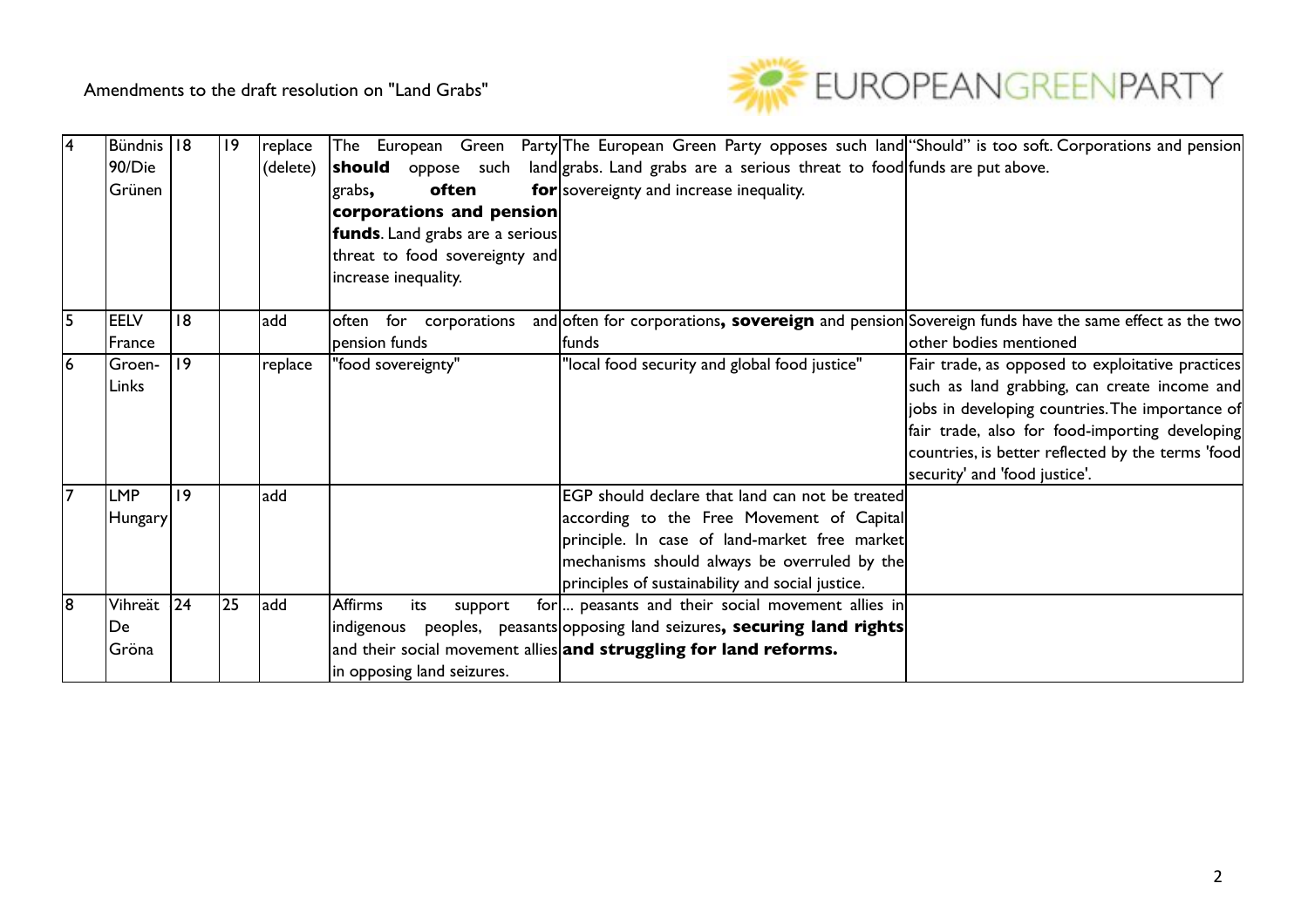

| $\overline{9}$  | <b>EGP</b>    | 33 |    | add     |                          | 'Cites as an example the Varela National Park                                                                              |                                                                            |
|-----------------|---------------|----|----|---------|--------------------------|----------------------------------------------------------------------------------------------------------------------------|----------------------------------------------------------------------------|
|                 | Commit        |    |    |         |                          | and the Boloma Bijagós Archipelago, a UNESCO                                                                               |                                                                            |
|                 | ltee          |    |    |         |                          | Biosphere Reserve in the West African state of                                                                             |                                                                            |
|                 |               |    |    |         |                          | Guinea-Bissau, where the Djola people and the                                                                              |                                                                            |
|                 |               |    |    |         |                          | unique ecosystem are at risk from threatened                                                                               |                                                                            |
|                 |               |    |    |         |                          | exploitation of the local mineral wealth, including                                                                        |                                                                            |
|                 |               |    |    |         |                          | oil extraction and and uranium mining, by                                                                                  |                                                                            |
|                 |               |    |    |         |                          | Chinese and Russian commercial interests.                                                                                  |                                                                            |
| $\overline{10}$ | <b>IEELV</b>  | 36 |    | replace | Union<br>European<br>The | and The European Union and European                                                                                        |                                                                            |
|                 | <b>France</b> |    |    |         | European countries       | should countries should aknowledge                                                                                         |                                                                            |
|                 |               |    |    |         | adhere to                |                                                                                                                            |                                                                            |
| $\overline{11}$ | <b>IEELV</b>  | 36 | 39 | add     |                          | The European Union and The European Union and European countries Voluntary                                                 | Guidelines<br>Responsible<br>on                                            |
|                 | France        |    |    |         | European                 | should                                                                                                                     | acknowledge that the Voluntary Governance of Tenure of Land, Fisheries and |
|                 |               |    |    |         |                          | countries should adhere to the Guidelines on Responsible Governance of Tenure Forests, adopted in May 2012 by the 128      |                                                                            |
|                 |               |    |    |         | Voluntary                | of Land, Fisheries and Forests, adopted in May countries of the UN Committee on World                                      |                                                                            |
|                 |               |    |    |         | Guidelines<br>on         | Responsible 2012 by the 128 countries of the UN Food Security is but a start. The EU should                                |                                                                            |
|                 |               |    |    |         |                          | Governance of Tenure of Land, Committee on World Food Security is a first take the initiative to go from a voluntary level |                                                                            |
|                 |               |    |    |         | Fisheries and Forests,   | <b>small step in a good direction. But,</b> (as the text is voluntary! And not all authorities                             |                                                                            |
|                 |               |    |    |         |                          | adopted in May 2012 by the 128 <b>together</b> with most NGOs and conform their policy in line with the                    |                                                                            |
|                 |               |    |    |         | the<br>countries<br>of   | UN farmers'<br>organizations,                                                                                              | <b>they</b> Guideliness) to a regular EU policy by including               |
|                 |               |    |    |         | Committee on World Food  | <b>underscore the voluntary nature of</b> these Guidelines into their public aid. One may                                  |                                                                            |
|                 |               |    |    |         | Security.                | these guidelines as governments do add that the agreement of local chiefs is not                                           |                                                                            |
|                 |               |    |    |         |                          | not guarantee the cancellation of past always a guaranty.                                                                  |                                                                            |
|                 |               |    |    |         |                          | land concessions and the continuation                                                                                      |                                                                            |
|                 |               |    |    |         |                          | of such land grabs. Therefore the EU http://www.sosfaim.org/developpement-rural-                                           |                                                                            |
|                 |               |    |    |         |                          | and its Member States must commit FR-sosfaim-actu-                                                                         |                                                                            |
|                 |               |    |    |         |                          | to condition their public aid to the sosfaim fao terres foncier.htm                                                        |                                                                            |
|                 |               |    |    |         |                          | implementation<br>actual<br>of<br>the                                                                                      |                                                                            |
|                 |               |    |    |         |                          | <b>Guidelines.</b>                                                                                                         |                                                                            |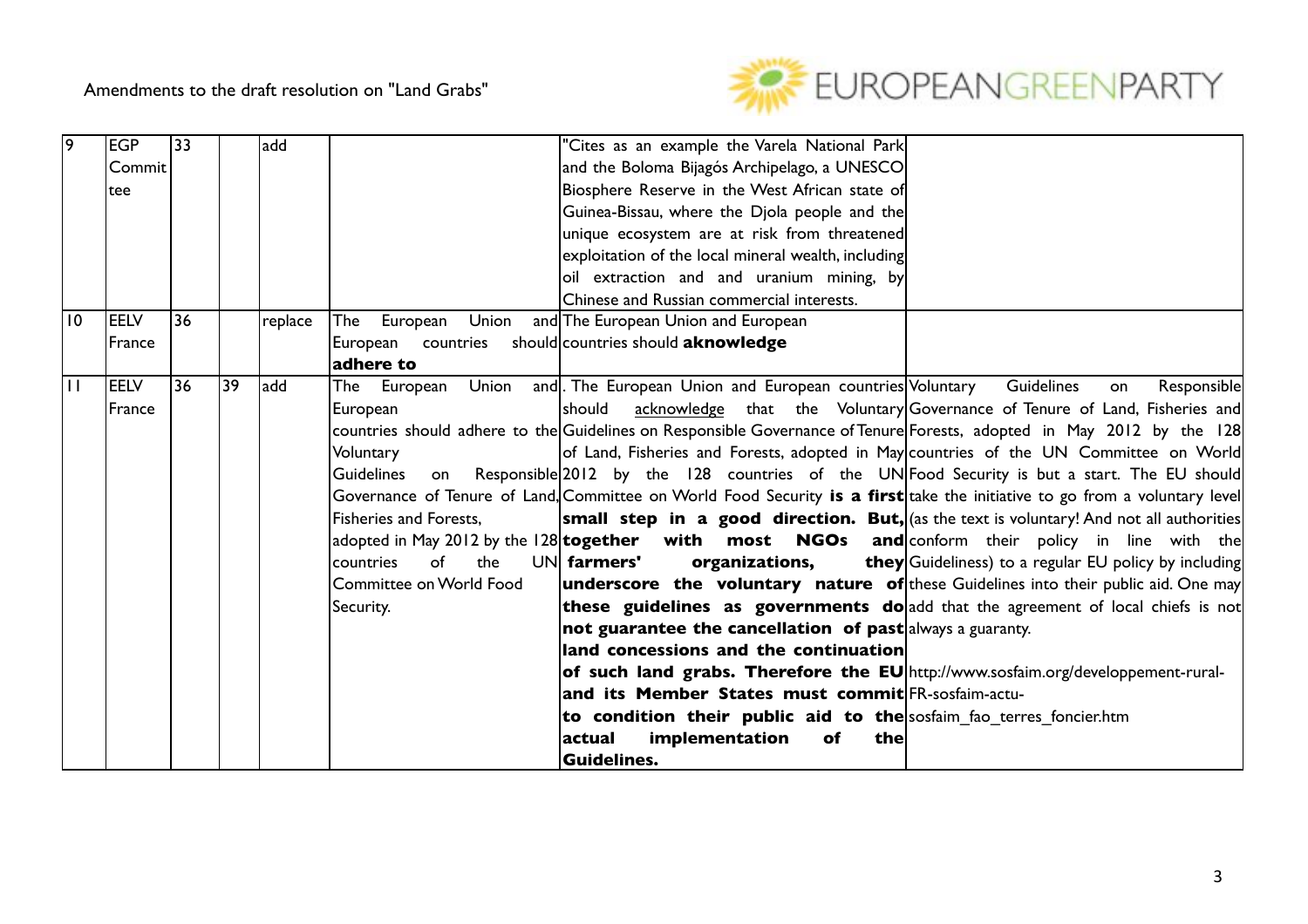

| II <sub>2</sub> | Vihreät 39  |     |     | add      | The European Union and   the UN Committee on World Food Security                                                              |
|-----------------|-------------|-----|-----|----------|-------------------------------------------------------------------------------------------------------------------------------|
|                 | De          |     |     |          | European countries should and<br>the<br><b>Nations</b><br>to<br><b>United</b>                                                 |
|                 | Gröna       |     |     |          | the Voluntary International convention on economic<br>ladhere to                                                              |
|                 |             |     |     |          | Guidelines<br>Responsible and social rights that calls for<br>on                                                              |
|                 |             |     |     |          | Governance of Tenure of Land, <b>protection</b> from<br>forced<br>eviction                                                    |
|                 |             |     |     |          | Fisheries and Forests, adopted regardless of person's land tenure                                                             |
|                 |             |     |     |          | in May 2012 by the 128 status - whether it is formal or                                                                       |
|                 |             |     |     |          | UNinformal. States have to eliminate<br>of<br>the<br>countries                                                                |
|                 |             |     |     |          | Committee on World Food discrimination related to informal                                                                    |
|                 |             |     |     |          | tenure and to prevent, prohibit and<br>Security.                                                                              |
|                 |             |     |     |          | eliminate discriminatory practices.                                                                                           |
| $\overline{13}$ | <b>EELV</b> | 141 | 142 | replace  | [2. The European Union must] 2. Given that the main source of the food prices' The EU policy should be placed into the larger |
|                 | France      |     |     | point 2. | oppose the sourcing of biofuels spikes all over the world since 2006-07 have framework of food prices and the increase of     |
|                 |             |     |     |          | from land, which has been come from the huge and increasing volumes of cereals & oilseeds devoted to agrofuels. The           |
|                 |             |     |     |          | seized from local people, as is US and EU cereals and oilseeds devoted to goal is to stop all import of agrofuels (even       |
|                 |             |     |     |          | the case in countries such as agrofuels, the European Union must oppose the from « not grabbed lands ») and to stop the       |
|                 |             |     |     |          | Colombia and Indonesia<br>sourcing of biofuels from food products production of agrofuels in the EU                           |
|                 |             |     |     |          | worldwide, which clearly include lands grabbed                                                                                |
|                 |             |     |     |          | from local people, as it is the case in countries                                                                             |
|                 |             |     |     |          | such as Colombia and Indonesia, but also in the                                                                               |
|                 |             |     |     |          | IEU itself.                                                                                                                   |
| 4               | Bündnis 42  |     | 42  | add      | "We need strict sustainability criteria for the                                                                               |
|                 | 90/Die      |     |     |          | import of biofuel."                                                                                                           |
|                 | Grünen      |     |     |          |                                                                                                                               |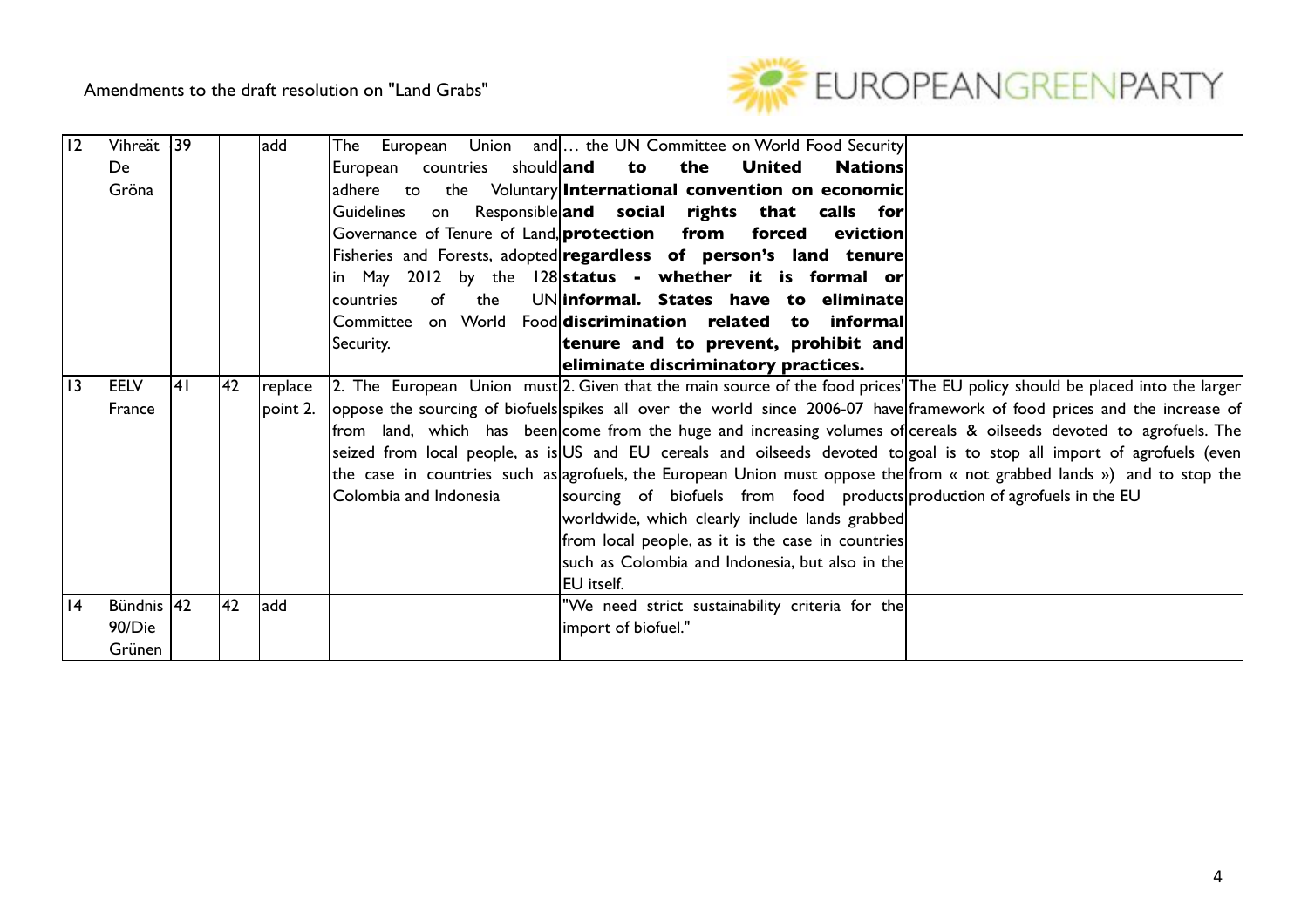

| 15 | <b>EELV</b> | 44 | 45 | replace | [3. The European Union should] 3. The 2004 EU Land Policy Guidelines to As the text states the EU should clean up its        |
|----|-------------|----|----|---------|------------------------------------------------------------------------------------------------------------------------------|
|    | France      |    |    |         | activate the 2004 EU Land support land policy design and land policy own backyard through applying the rules in the          |
|    |             |    |    |         | Policy Guidelines, which at reform processes in developing countries did not EU as it proposes to do in the developping      |
|    |             |    |    |         | present it largely ignores.<br>mention the issue of land grabs, its main focus countries. E.g. the Romanian small holders do |
|    |             |    |    |         | being to encourage governments to foster not receive direct aid since Romania's entry                                        |
|    |             |    |    |         | farmers' participation in national land tenure into the EU in 2007 as they own less than I ha                                |
|    |             |    |    |         | reforms so that most farmers would have a                                                                                    |
|    |             |    |    |         | secured long term access to land. However the                                                                                |
|    |             |    |    |         | EU should begin by cleaning up its own back yard                                                                             |
|    |             |    |    |         | given that the present Common Agricultural                                                                                   |
|    |             |    |    |         | Policy (CAP) and the next one for 2014-20 have                                                                               |
|    |             |    |    |         | accelerated and will accelerate even more the                                                                                |
|    |             |    |    |         | dispossession of small farmers from their lands                                                                              |
|    |             |    |    |         | as a result of direct payments being proportional                                                                            |
|    |             |    |    |         | to the number of hectares. Thus the EU27 has                                                                                 |
|    |             |    |    |         | lost 1.340 million of agricultural working units                                                                             |
|    |             |    |    |         | (AWU: equivalent full-time farmers) from 2008                                                                                |
|    |             |    |    |         | to 2012, who have been part of the 8.847 million                                                                             |
|    |             |    |    |         | of increased unemployed during that period.                                                                                  |
|    |             |    |    |         | Additionally the European Commission is                                                                                      |
|    |             |    |    |         | expecting a further reduction of 3.344 million of                                                                            |
|    |             |    |    |         | AWU from 2008-12 to 2022! Moreover farmers                                                                                   |
|    |             |    |    |         | with less than one hectare did not have access to                                                                            |
|    |             |    |    |         | direct payments, which was the case for $\frac{3}{4}$ of                                                                     |
|    |             |    |    |         | Romanian farmers so that the number of AWU                                                                                   |
|    |             |    |    |         | has declined by 607,000 from 2007 to 2012 or                                                                                 |
|    |             |    |    |         | by 5.2%/year. No wonder that the EU15 member                                                                                 |
|    |             |    |    |         | states are complaining at the same time to be                                                                                |
|    |             |    |    |         | invaded by impoverished Romanians when they                                                                                  |

are themselves the main grabbers of Romanian